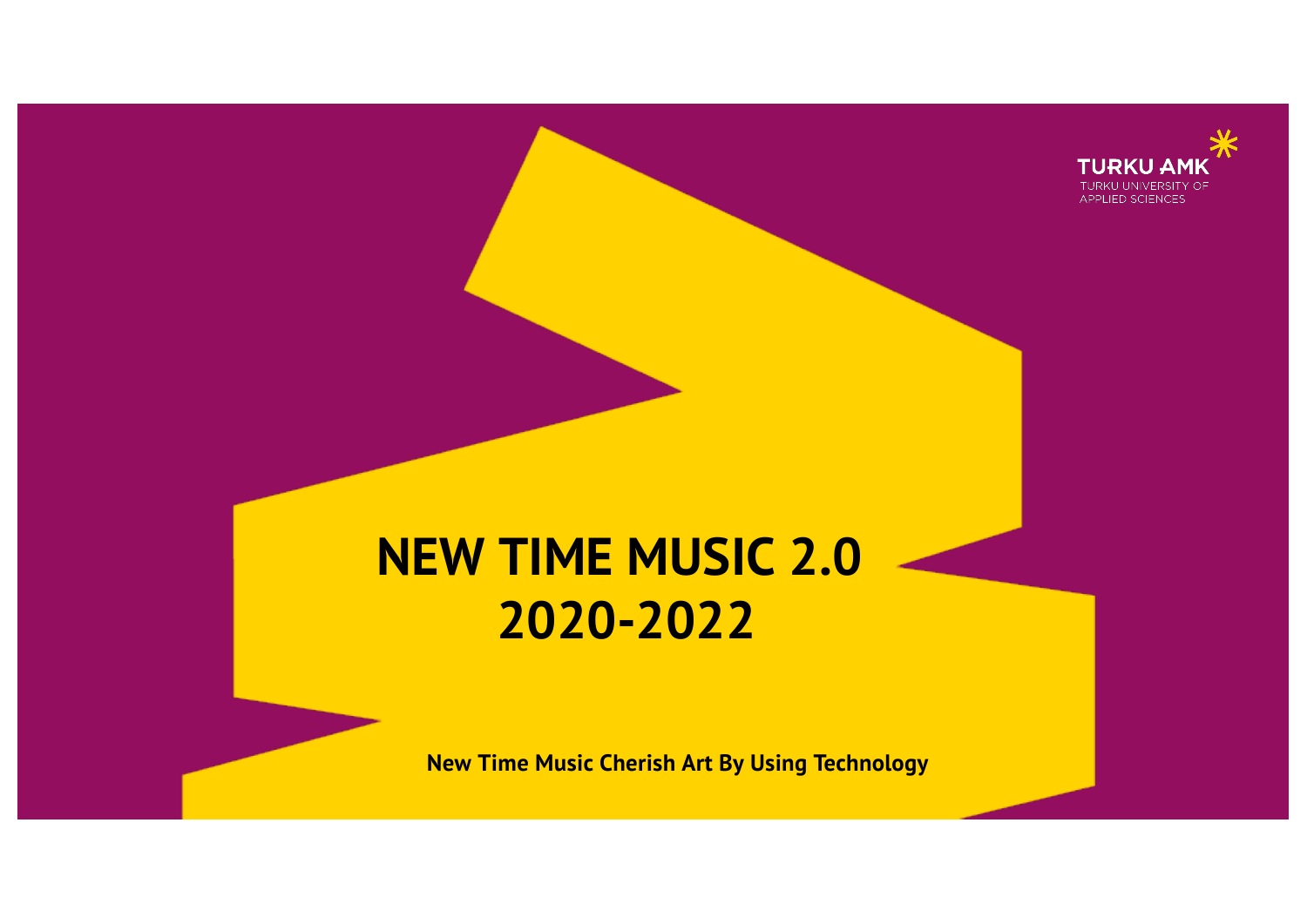



- 
- Nord+ funded NTM 2.0 aims to enhance collaboration, curriculum innovation, distance and blended learning, and blended earning for the music professionals.
- The main objective is to find answers and practices in the digital present and future and aim to increase and enhance transnational learning and working opportunities

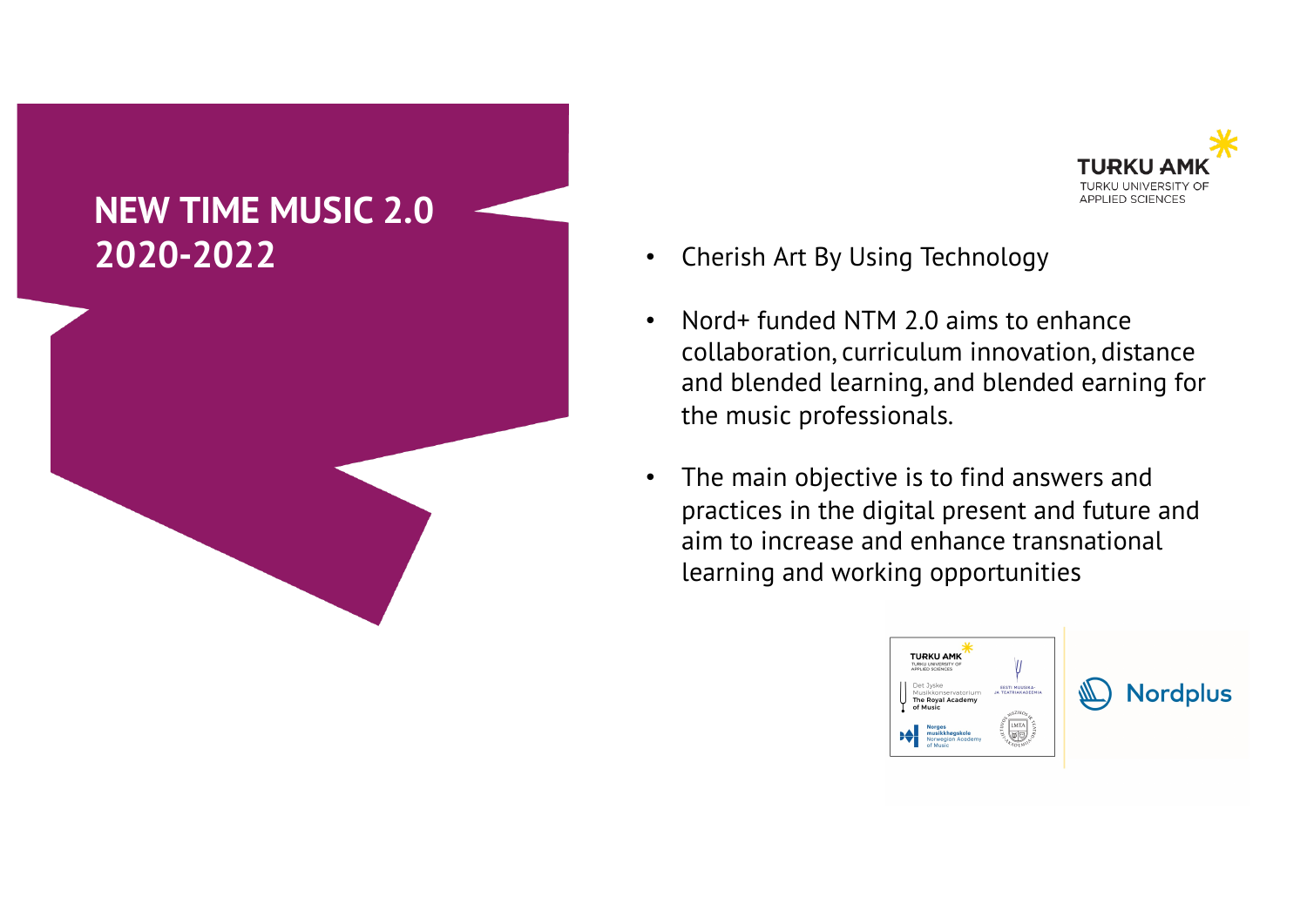





- 
- Online Conference in December 2020
- Six [Digi Café](https://www.facebook.com/groups/newtimemusic) sessions online 2021
- Digi Café sessions continue in 2022
- Experimentarium in Turku, Aalborg and Online 29.-30. September 2022

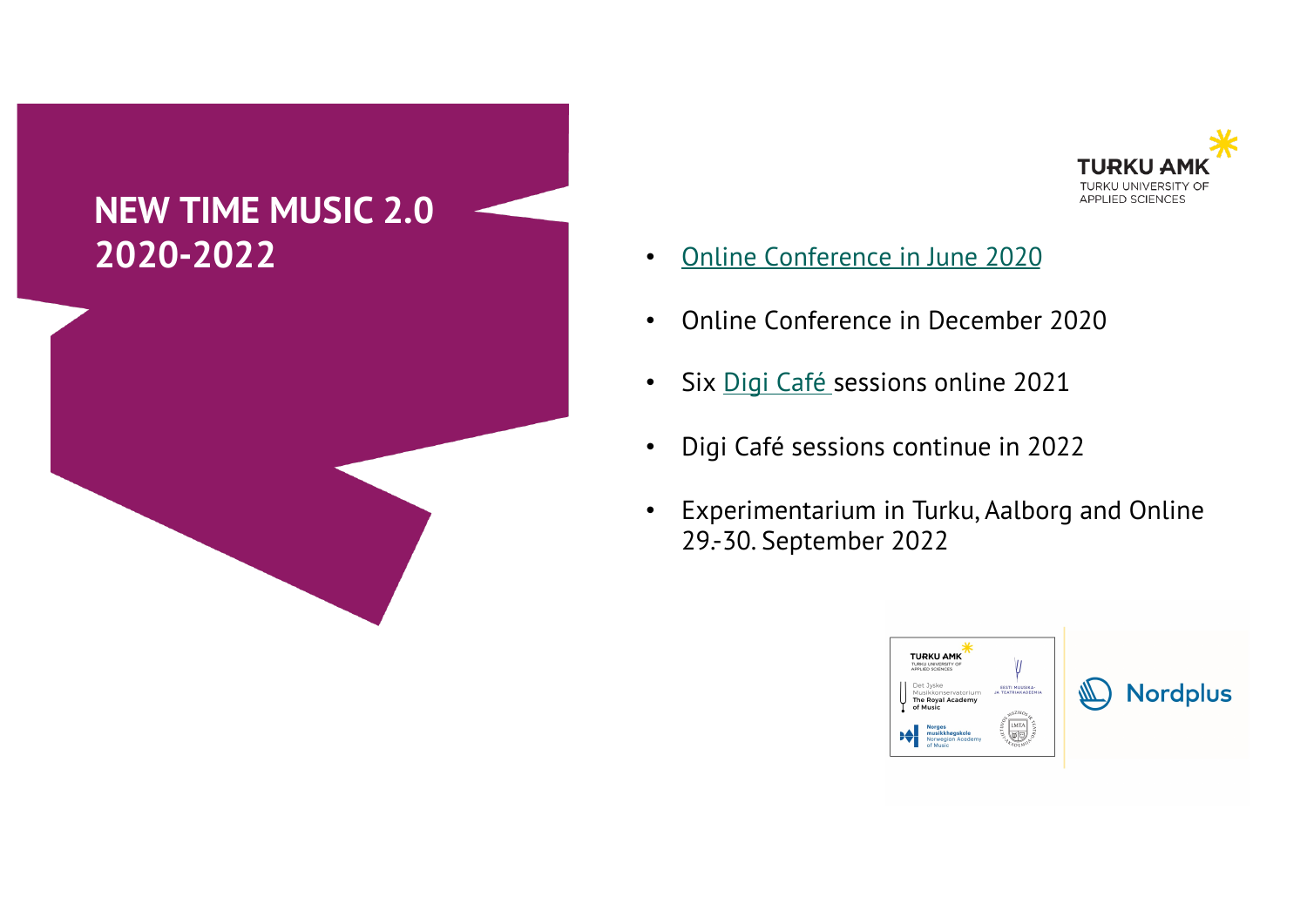**OPEN CALL FOR IDEAS FOR INVENTIVE PERFORMANCES OR PEDAGOGICAL DEMONSTRATIONS FOR DIGITALLY SUPPORTED PRACTICES**



- Artistic and pedagogical views are in focus.
- The aim is to have a look at the future of music pedagogy and performance.
- The idea could be pedagogical demo, artistic performance using technology in an innovative manner.
- Opportunity for students and personnel to promote their innovation and artistic visions.
- The students will be able to get ECTS credits from participating.

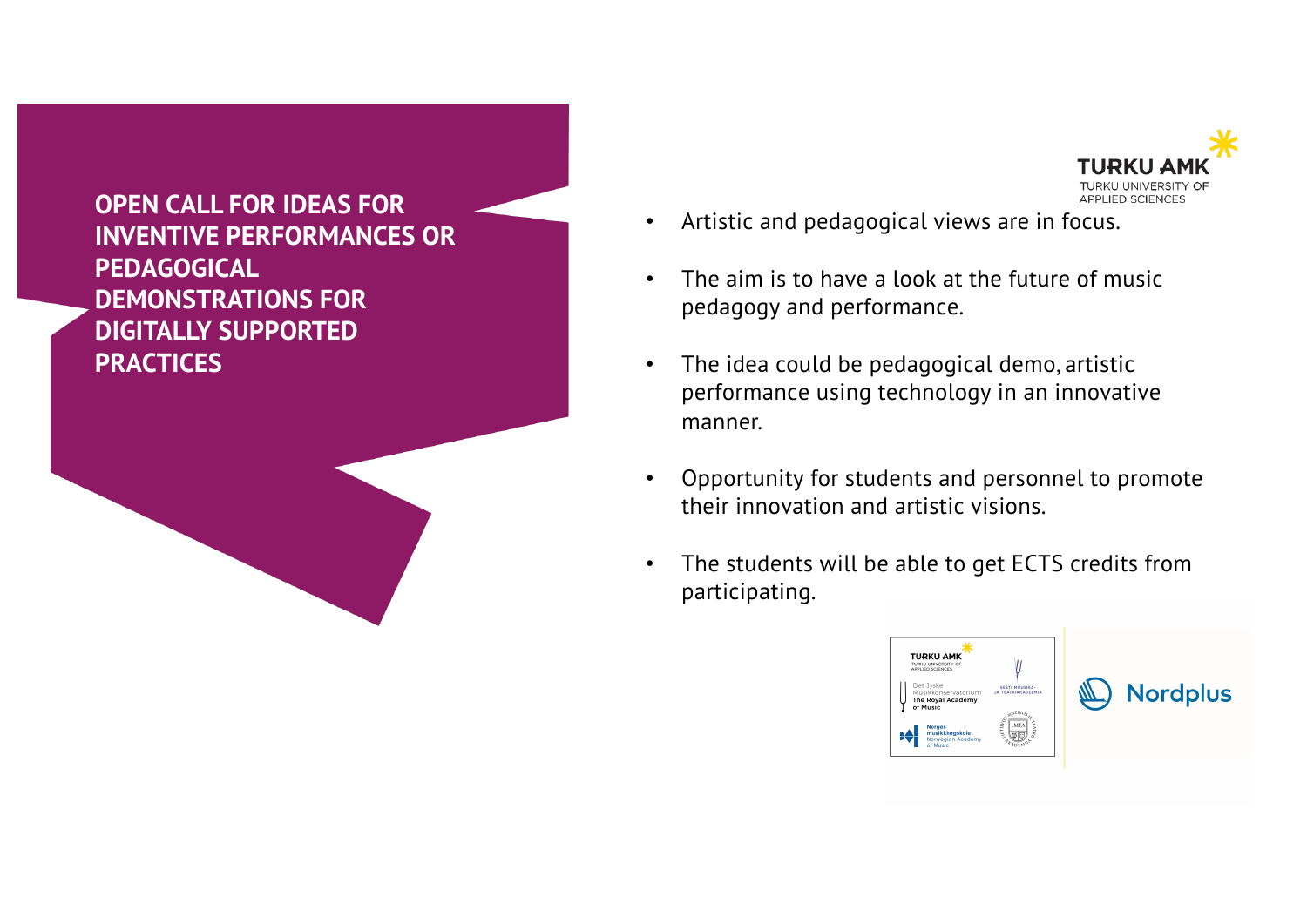



#### **Selection criteria**

- The innovativeness of idea
- How well the idea demonstrates creative use of distance technologies
- The realism of production time frame
- Artistic and / or Pedagogical quality

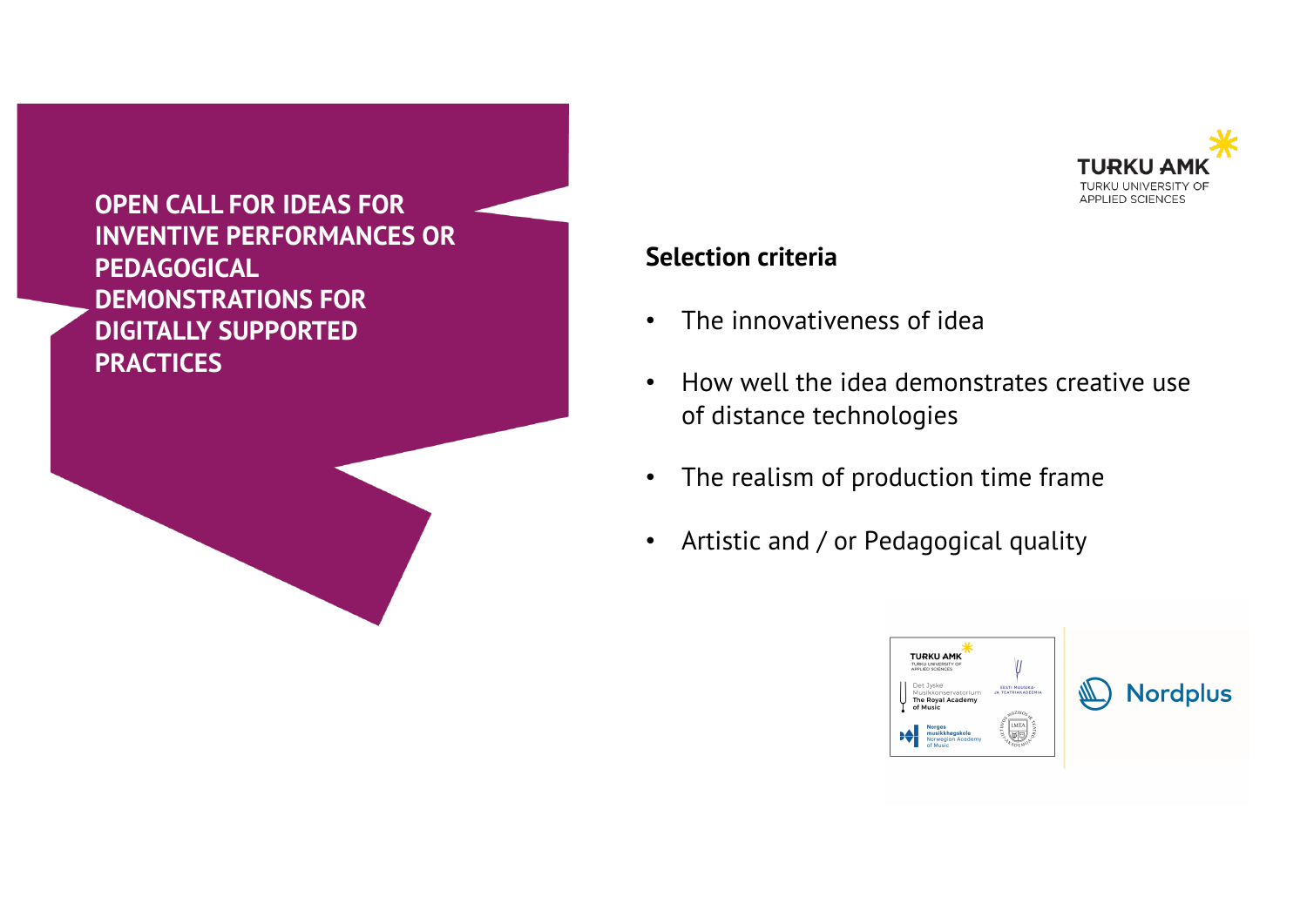



#### **Summary of the timeline**

- Submit your idea April 4
- Pitch your idea at Digi Café April 7. All who participate get feedback from the NTM 2.0 core group
- Ideas selected for further preparation announced – April 8 / .
- Meeting with selected presenters May 12

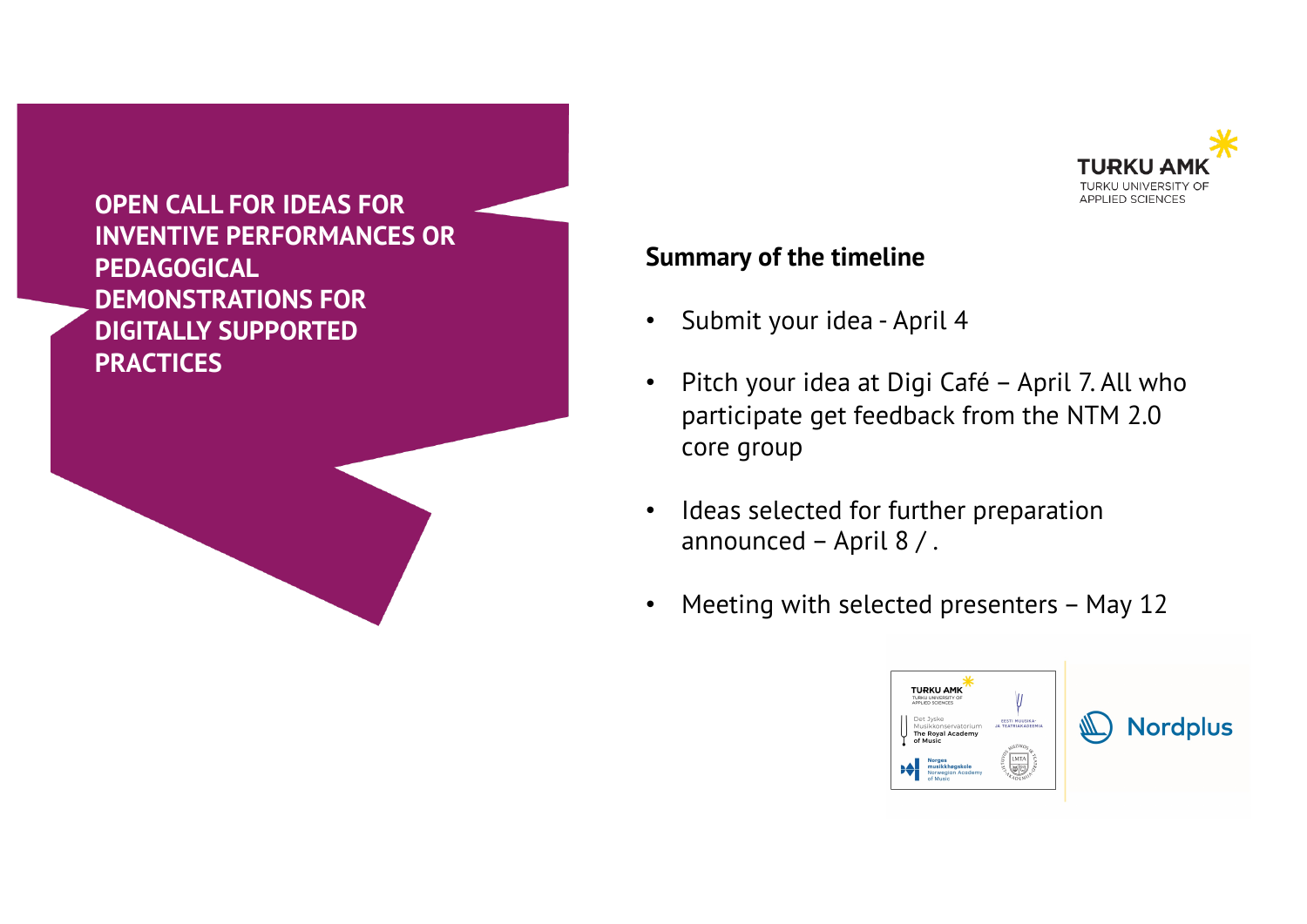



### **Selection**

- The NTM 2.0 working group will select the ideas to be developed further.
- The result will be given by 8th April and published at NTM 2.0 FB-page.
- The people behind the selected ideas will be contacted by NTM 2.0.